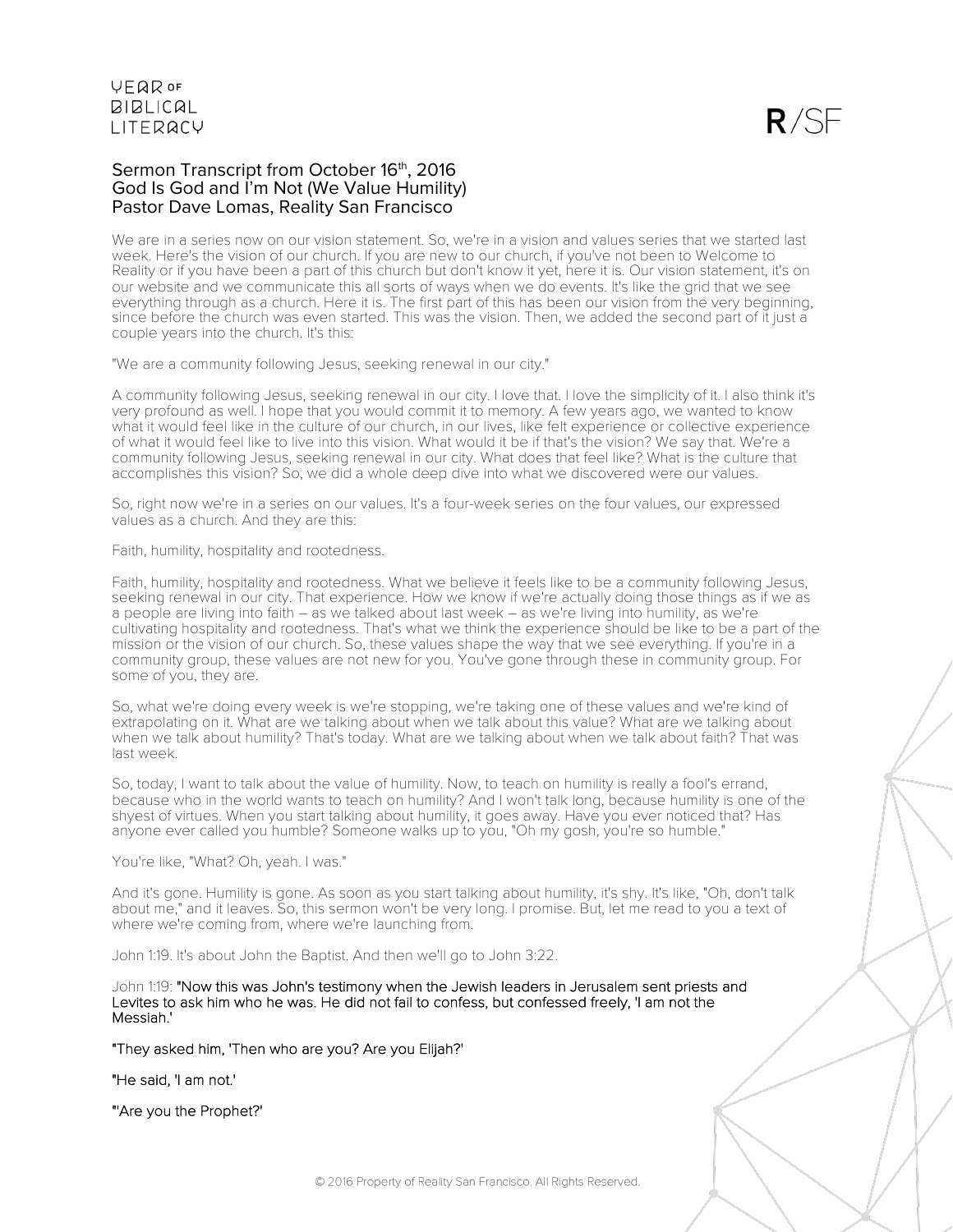

#### "He answered, 'No.'

"They finally said, 'Who are you? Give us an answer to take back to those who sent us. What do you say about yourself?'

"John replied in the words of Isaiah the Prophet, 'I am the voice of one in the wilderness, 'Make straight the way for the Lord.''"

John 3:22-30: "After this, Jesus and his disciples went into the Judean countryside, where he spent some time with them, and baptized. Now John the Baptist was also baptizing at Aenon near Salim, because there was plenty of water, and people were coming to be baptized. (This was before John was put in prison.) An argument developed between some of John's disciples and a certain Jew over the matter of ceremonial washing. They came to John the Baptist and said to him, 'Rabbi, that man who was with you on the other side of the Jordan–the one you testified about–look, he is baptizing, and everyone is going to him'

"To this John replied, 'A person can receive only what is given them from heaven. You yourselves can testify that I said, 'I am not the Messiah but am sent ahead of him.' The bride belongs to the bridegroom. The friend who attends the bridegroom waits and listens for him, and is full of joy when he hears the bridegroom's voice. That joy is mine, and it is now complete. He must become greater; I must become less.'"

### That is God's Word. Let's pray.

Lord, I'm reminded of Your words in Matthew where You say that anyone who is weary and heavy laden to come to You and find rest and then You offer us Your yoke, Your teachings, and You say, "Take my yoke upon you." And You said, "Take my yoke upon you and learn from me, for you are gentle and humble in heart."

There is something about the way that we follow You, Lord, and the way that we take Your yoke upon us that we have to learn how to be lowly and humble, and we need help there, God. We all need help, especially the evangelical church today needs help with humility. So, teach us humility, God. Give us the strength to humble ourselves, to forget even the people around us and what people might think as we humble ourselves. Today, would you give me the wisdom to speak about this subject. I submit all of my capacities to You and I ask You, Lord, please lead me. And God, would You, together, teach us the Scriptures and teach us this value of humility as we embody it as a church community? I desperately want this church community to embody humility, Lord. Help us, God. Go before us. Give us Your Spirit. Lead us and teach us now. In Jesus' name, amen.

Humility is the second most frequently taught virtue in the New Testament. Humility is the second most frequently taught virtue in the New Testament. Second only to love. Humility, alongside of love, is the soil in which all the other virtues grow. So, any virtue that you want to grow in, it has to grow in the soil of humility. Andrew Murray, in his classic book on humility, says, "Humility is the only soil in which virtue take root."

If we are to grow up into Christ, if we are, as a community, to grow into maturity, if we are to tackle our weaknesses and our sins, if we are to grow into character and move towards character, to move towards Christ's likeness, it must grow in the soil of humility. Now, we talk a lot about love. Our culture talks a lot about love. And our culture receives and accepts the idea of love. So much so that love is a universally valued virtue today. Everyone values love today. And to be unloving, well that's the worst form of critique in our time. If you told anyone that they're being unloving towards any people group, that is a very bad form of critique.

But, what about humility? Humility isn't something we talk about a lot in our culture, church culture or otherwise. Humility is mainly seen as weakness, mostly. If you're humble, then you're weak. And it's not a desired virtue in our world of status and accomplishments and politics. And when humility is talked about in our culture, it's typically talked about in the form of not being humble. We all know this as the "humble brag," if you know what a humble brag is.

In confession, pastors are the worst at humble bragging. Like, the worst. Even when I'm even saying this, God save me from myself. This is what a humble brag is: it's a statement that initially sounds humble because it uses the word "humble." But, it's only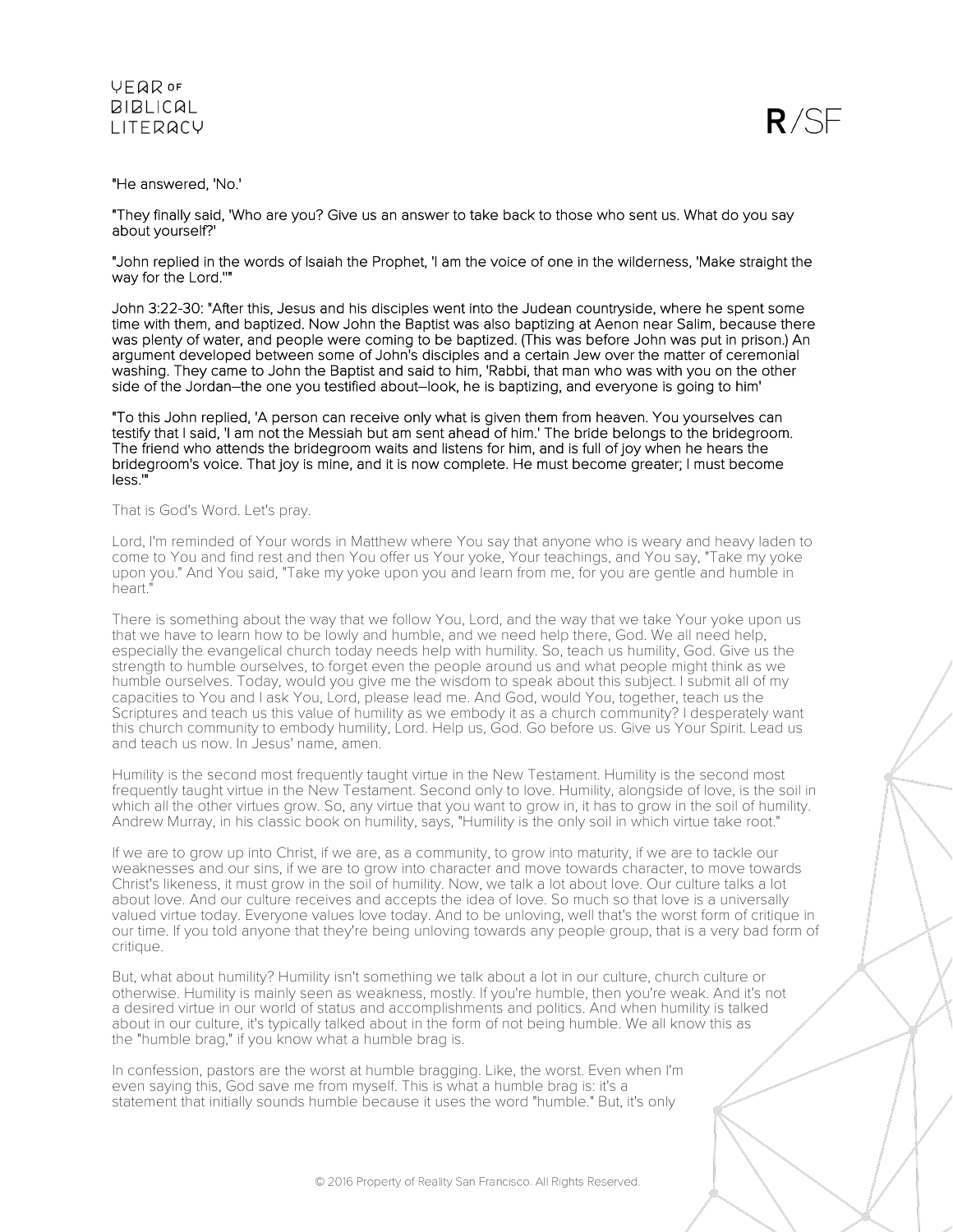

used to brag about something that you're a part of. That's what a humble brag is. Let me give you an example.

"I'm so humbled to be leading an amazing church that I'm a part of."

Okay? It says the word "humble" in it. "I'm so humbled that I'm leading an amazing church."

Translation: "My church is awesome because I am awesome."

"I'm so humbled to see that my music blesses so many people."

Translation: "Look how many people listen to my music."

I keep on going, but I won't go on because some of you are probably nervous that I'll quote something you've posted. So, I'll stop right there. But, instead, I'll use a biblical example. How about this one? "Thank You, God, that I'm not like other people."

This is an actual thing that's said in the Bible. Imagine this as a tweet. "Thank You, God, that I'm not like other people."

This is a quote from a parable by Jesus to some self-righteous people. It's about two men who walked into a temple to pray. And as they walk into the temple, one of them stands really close to the front and says, "Thank You, God..."

He stands. He's not kneeling. He's standing.

"Thank You, God, that I'm not like other people. Thank You that I'm not like the sinners and the tax collectors and all these other pagan people out here. Thank You, God, that I'm unique, that I'm special, that I'm different. Thank You, God."

That's him. And the scary thing about this parable is this man is basically saying, "Thank You, God, that I am so unique. Thank You, God, that I am so special. Thank You, God, that there is no one like me."

In 1950, the Gallup Organization asked high school seniors if they considered themselves to be a very important person. 1950. At that point, 12% of the people polled, the high schoolers polled, said "yes." The same question was asked in 2005 by the Gallup Organization. This time, 80% said "yes." That's how much it's jumped. We live, now, in a culture where everyone and everything is special. Everyone and everything is unique. And the thing about that is it's kind of true, but it's also very dangerous. This is what this man was saying when he was standing before God:

"God, thank You that I am unique."

And he actually points to someone. "Thank You that I'm not like him."

The person that he points to is a sinner, and this sinner couldn't even look up to heaven. He was on the ground and he was beating his chest, like kind of thumping it. And he was saying, "God, have mercy on me, a sinner."

That's all he could get out. "God, have mercy on me, a sinner."

He wouldn't look up. He stood a far way off. He kneeled on the ground and he just said, "God, I don't even know if I can approach you, but would you have mercy on me, a sinner?"

And this is what Jesus said right after this. Luke 18:14: "I tell you that this man, rather than the other, went home justified before God. For all those who exalt themselves will be humbled, and those who humble themselves will be exalted."

All those who exalt themselves will be humbled, and those who humble themselves will be exalted. Here's the deal. The atmosphere of our culture is so far from humility that I am tempted, as a preacher, to explain away what this man was doing, because it looks so undignified. There's part of me that goes, "Well, he did have a self. He did have a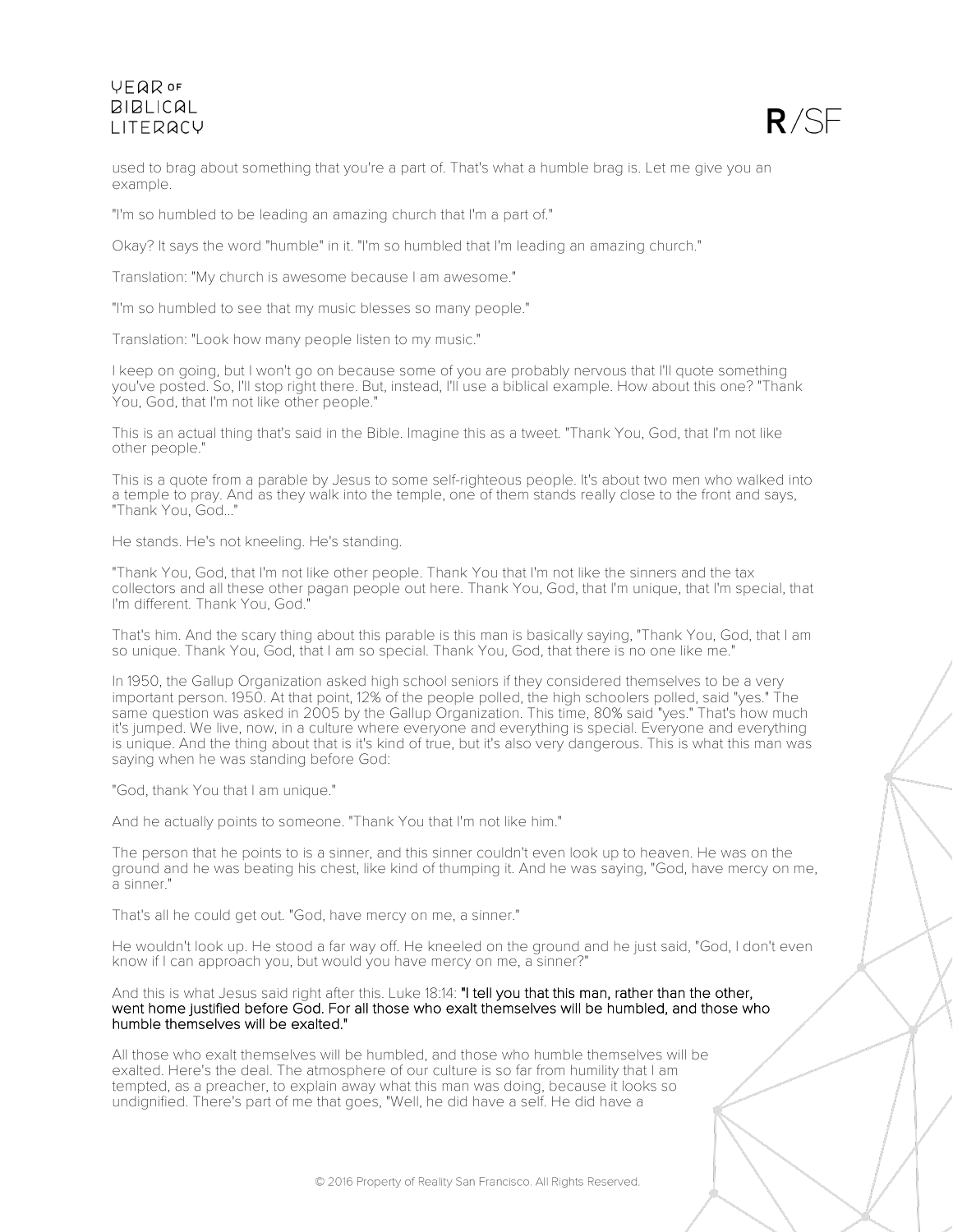### person."

This man was laid out before God without word, so overcome by his own smallness that all he could say is, "God, have mercy on me, a sinner." And I feel like I have to give this guy some self-worth in your eyes or you won't even accept his words. I have to give this man on the ground some self-worth, because our first instinct is to deny him. Like, "Well, he doesn't have any self-worth, so he's not worth anything. This man can't be our standard for what humility is."

 $R/SF$ 

But, this is where humility has to start. Humility starts with humbling yourself. Being humble is not a thing. The Bible talks about humbling yourself. Being humble. You kind of move in and out of humility. I would imagine, I hope, that you are, if you are a follower of Jesus or if you're just a human, that you're on some sort of path to walking with more humility. But, where it starts is humbling yourself. It starts with standing before God and seeing God in all His holiness and all His beauty and His perfection and realizing that God is God and I am not. Seeing God in all He is and realizing, "God, You are God and I am not."

Dallas Willard put it like this:

"A vision of God secures humility. Seeing God for who He is enables us to see ourselves for what we are."

Seeing God for who He is enables us to see ourselves for what we are. This is exactly what this man on the ground was doing before God. And in relation to God, I am a human. In relation to God, I am limited. In relation to God, I am flawed. I'm a sinner. I've missed the mark. I've chosen my own way. I've thought of myself more highly than I ought. I've thought of my plans better than God's plans. I've thought of my ways better than His ways. My thoughts, higher than His thoughts.

When I stand before God and I see God for who He is, I realize that is true about me and I, before God, humble myself. I humble myself with my body. I humble myself with my mind and my heart. All of me comes before God and I bow low. I kneel. I lay my body out, if necessary. Face to the ground, if necessary, in reverence of God. This is why we try to, in a small way, capture this, in a small, tangible way, with these little carpets on the ground. If the most influential person in this room could come and kneel in humility before creator God, we think we've accomplished something today. We've set humanity under its proper order. "This is God. God is God. I am not, and I will humble myself before God."

Andrew Murray, in his classic work, his small book called "Humility," says, "Humility is simply acknowledging the truth of my position as creature and kneeling to God His place. Humility must start with our humanity."

So, think about this. When you think about humility, just think about the word "humanity." It's not that far off. They kind of go together. When you think of humility, think of humanity. You are a human. You are not God. You are a human made in the beautiful image of God, yes indeed, but you are not God. God is God. I am a human. You are a human created by God. Trying to be an exception to the human race only encourages arrogance. A lot of us, especially those that live in this town, think that we are the exception to the human race. The thought that you could be everywhere all the time, available to everyone all the time is God's job, not your job.

You're like, "No, I have to be available all the time to everyone."

That's actually the first thought that goes through my head when I – not regularly, but I try to do it as regularly as I can – turn off my phone once a week for Sabbath. I turn it off. The first thought I have when I turn my phone off is, "What if they need to get ahold of me? What if they need to get ahold of me?"

### "Who's they?"

"I don't know. Just 'they.' My big break might come that day. I don't know. What if they need to get ahold of me?"

And then my second thought is, "Maybe I'm not that important," and that's probably a little bit closer to it. What if. So, we want to be available to everyone all the time. That's called omnipresence and you're not omnipresent. God is. So, when you realize, "I'm limited to time and space. I'm limited to actually working only a set amount of hours. I'm limited to 'I actually have to get sleep. I actually have to eat because I am a human and I have to run off these things.' I am not God. God is God and I am not God."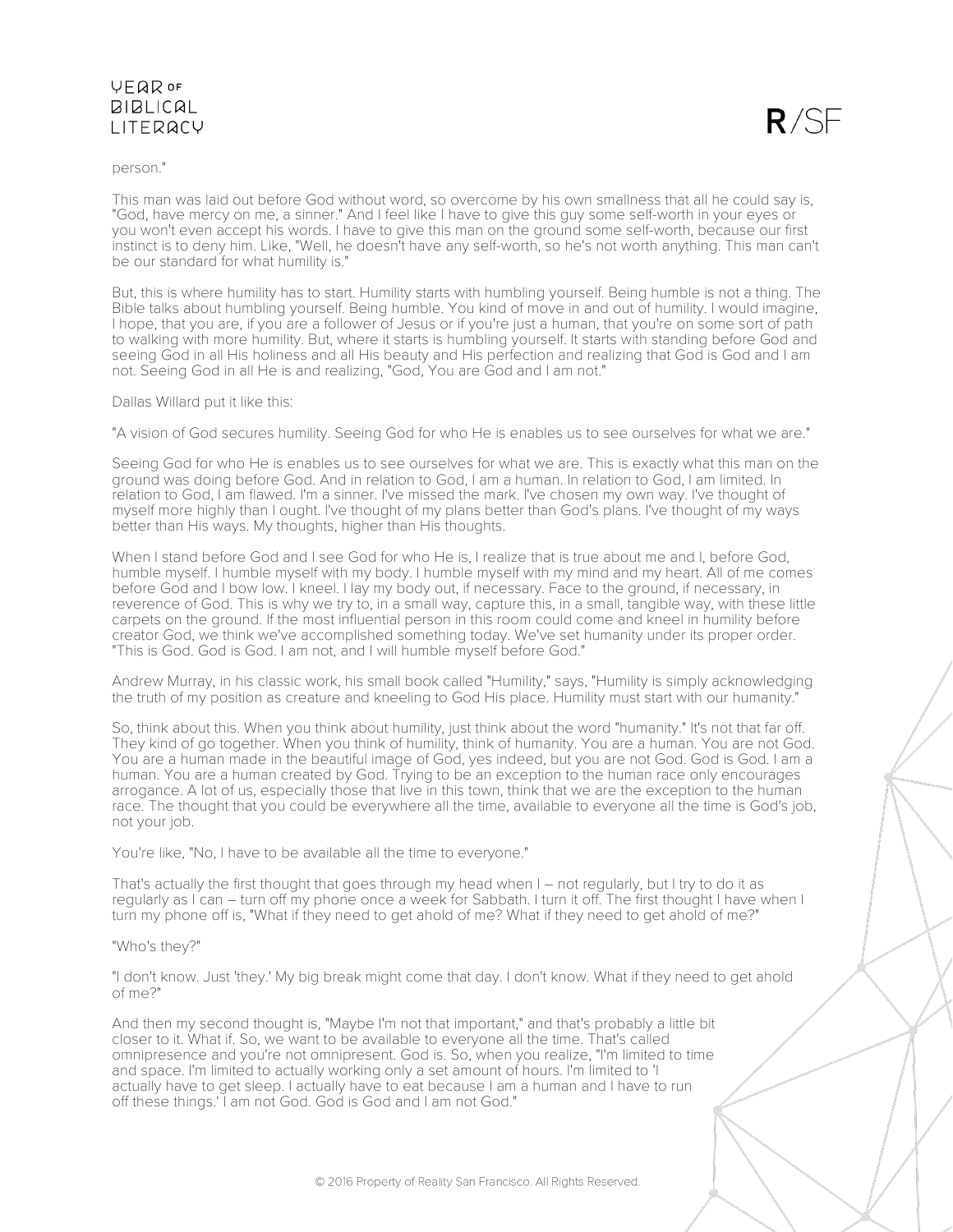$R/SE$ 

The first part of grasping humility is realizing that God is God and you are not. You are a human. Trying to be the exception to the human race not only leads to arrogance, but it leads to burnout. And I'm not just talking about your body burning out. I'm talking about your soul as well. Your soul will run thin and it will burn out when you think that you are the exception to the rule. I can take caffeine and drugs and this and that and this and this and this and eat all this stuff and I can stay awake and I can crank this out and I can do this. When you think that you are the exception to the rule, burnout is inevitably right at the door. When you think that you are an exception and you don't need to sleep, that you can work seven days a week without a day off, when you think you can keep your whole house in order all the time with a smile on your face and beautiful Instagram photos updated on your feed, that sort of stuff.

A book I read this last week called "Humble Roots" by Hannah Anderson, she writes about humility. It's a great book. A perspective on this topic from a woman, a wife and a mother, which I don't have that perspective. She writes that our culture holds inhumane expectations on our work. Inhumane in the way that no human could do them and thus they are not fitting to place them on a human. But, we place them on ourselves. And she writes this. It's not on the screen. I'm just going to quote it. She writes from a different perspective than I do. So, I welcome it, and this is what she says:

"But, the marketplace isn't the only context that honors us when we push past normal human boundaries and encourages us to put confidence in ourselves. It happens in the home as well. No longer is it enough to have a good marriage, you must have the best one. No longer is it good enough to feed, clothe and protect your children from general harm, you must dress them on trend, preferably in clothes hand-made from vintage fabric or knit from organic wool. You have to make all their food from scratch, locally sourced of course, and teach them to read by age four. And woe to you if you make the wrong choice of whether to breast or bottle feed, whether to immunize or not, whether to send them to public or private school. Future generations depend on your decision and we will not be held responsible if and when you make the wrong one."

So, she writes this. I hope that's a mom clapping. It's a mom like, "Yes!"

And I read that and I'm like, "Yeah." Then there's all these other pressures that I don't know about, but I know every single one of us feels this inhumane pressure to be superhuman. Humility says, "Just stop all of that madness. Stop the madness."

I'm not superhuman. I'm very human. I'm very limited and I'm very flawed. Let's start there. Humility starts with our humanity. It starts with our limitations that we are not God, that we are not Messiah. And this is why I wanted to turn you to John the Baptist. When John the Baptist started his ministry, he started it by telling people who he was not. I've always admired John the Baptist.

#### "Now this was John's testimony when the Jewish leaders in Jerusalem sent priests and Levites to ask him who he was."

"Who are you, John?"

He says, "I'm not the Messiah."

I love this. "Who are you?"

"Uhh, I'm not God. Let's start there. Nice to meet you. I'm not God."

"Well, who are you?"

"I'm not the Messiah."

"Well, who are you?"

"I'm not your Savior. If you're looking for a Savior, I'm not your guy."

Can you imagine – now, I don't suggest you do this, because you probably won't get the job – if you went into your interview this way? "Who are you?"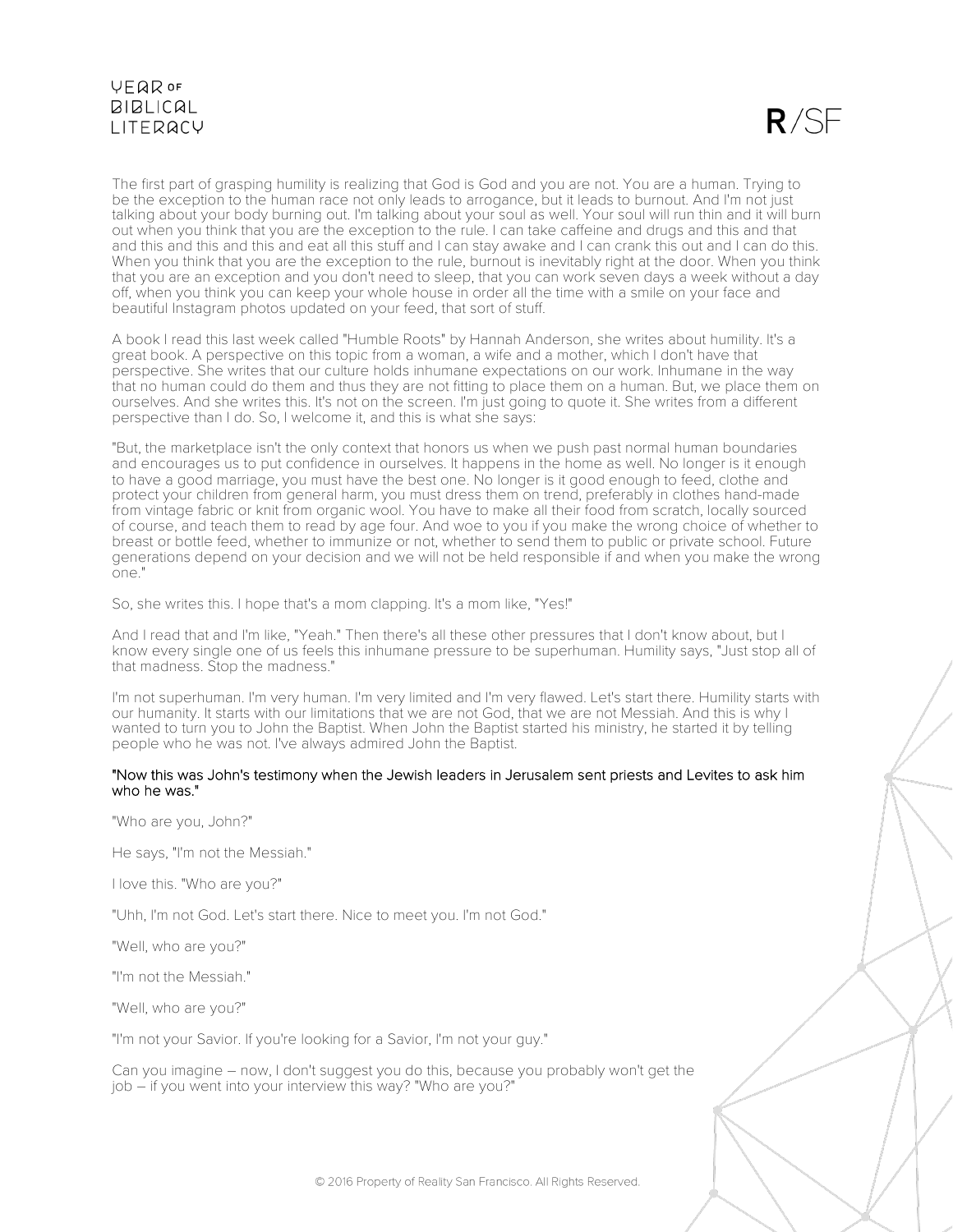

"I'm not your Savior, man."

Like, probably wouldn't get hired. But, even when we do interview, this is kind of the thing. Like, "I'm the person you need to hire if you want to save your company. I'm that person. I'm the one that you can't live without."

We all kind of take this pressure on us. John the Baptists starts like, "I'm not the Messiah. I'm not your Savior."

This is the beginning of humility. It starts with the proper assessment of our limitations, of our own humanity. David Brooks, a columnist for the New York Times, wrote a book on humility called "The Road to Character." Oh my gosh. This is a long book, kind of. It's long in the sense that it's like taller and wider than most books. But, anyway. It just reads really long. He even says in his own book, "Just read the first and last chapters and you're going to be fine."

So, do that. Buy this book and read the first and last chapters. You will not be disappointed. Okay? He says this in his book:

"Humility is the awareness that there's a lot you don't know and that a lot of what you think you know is distorted or wrong. This is the way humility leads to wisdom, because wisdom isn't a body of information, it's the moral quality of knowing what you don't know and figuring out a way to handle your ignorance, uncertainty and limitation."

That is so good. Humility starts with an awareness that you don't know a lot and what you think you know is probably wrong. You're like, "Wait, how do you know anything then?"

That's where wisdom starts. What Brooks is saying is that humility is a pathway to wisdom because wisdom is learning how to be a human and live with limitations, ignorance and uncertainty. The Old Testament wisdom writers would say it like this:

"The beginning of wisdom is the fear of the Lord."

Which means, He is God, fear Him, you are not God. You are limited in your wisdom, your scope and what you see and what you don't see. You are very limited. You are a human. So, wisdom literature, in every single aspect from suffering to doing righteousness to whatever it is, Ecclesiastes to Job to Proverbs, all these different wisdom literatures talk about the same thing. The begging of wisdom is the fear of God. God is God and you are not. And sometimes you don't understand. And I believe, even in our values, every one value kind of funnels into the next one. Faith funnels into humility. To have the faith to go, "God, I trust You know what You're doing. I don't see it all."

But, humility starts with me saying, "I don't know it all, and what I do see, my vantage point is probably skewed. So, God, I will trust You.

So, John the Baptist says, "I'm not the Messiah."

He knew who he wasn't. But also, there's a second part of humility and I think this is very important as well. He knew who he was. He knew who he was.

### John 1:22: "Finally they said, 'Then who are you?'"

"Guy, come on. I know you're sounding super humble right now. Who the heck are you? Give us an answer back so we can take it to those who sent us. What do you say about yourself?"

### And it says, "John replied in the words of Isaiah the prophet, 'I am the voice of one calling in the wilderness, 'Make straight the way of the Lord.''"

What John the Baptist is saying is, "I am a voice. I have a voice. I have a place in this story. This is an important story, and I'm a very important part of it. I'm just not the Messiah. I'm not God, but I have a voice. I am a voice."

This wasn't John self-erasing. A lot of us equate humility to self-erasing, especially if we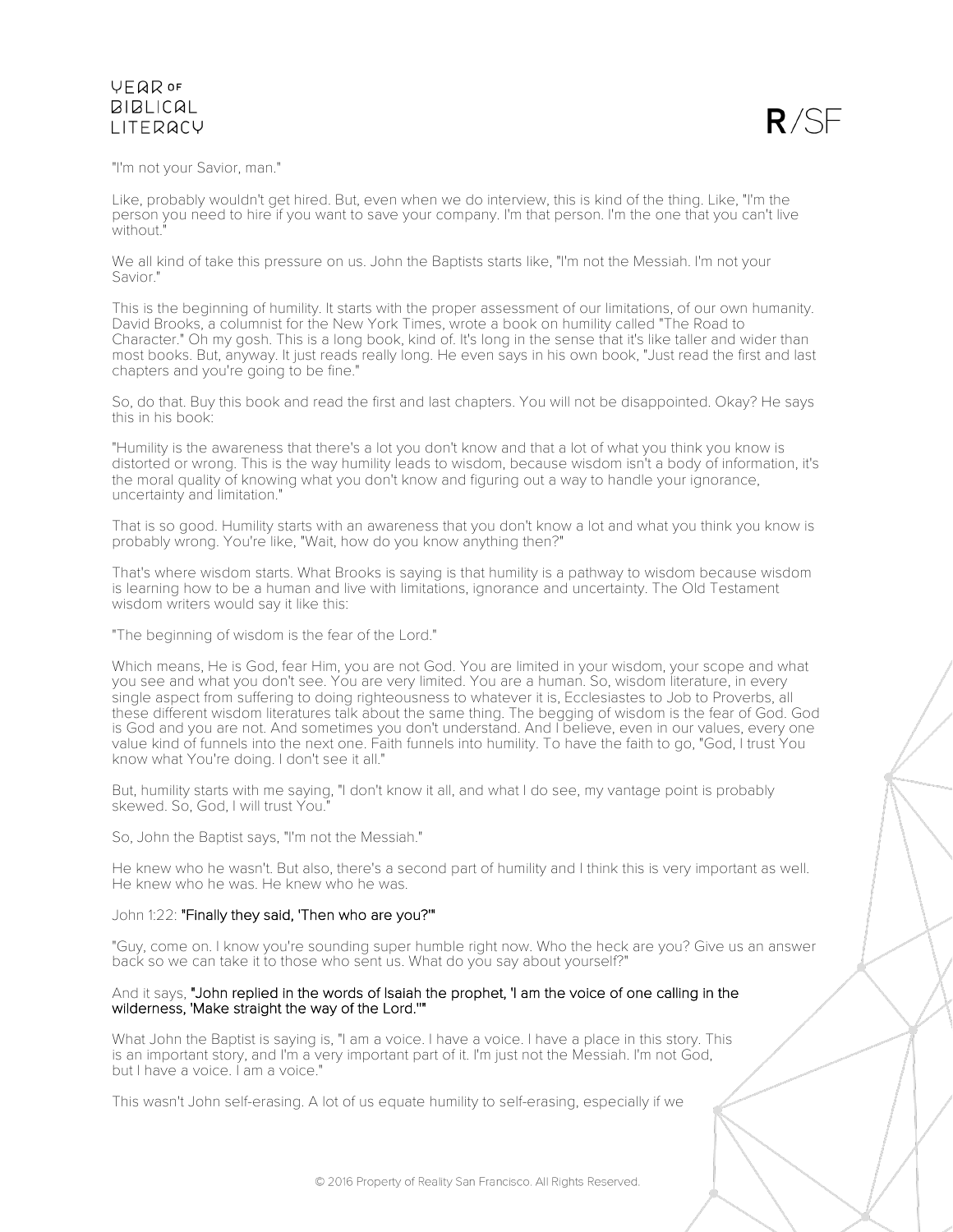

grew up in a shame culture environment. Humility is not self-erasing. It is not saying that you don't have a self. Meaning you think your opinion doesn't matter or you don't have a voice or you don't have a self or you walk around saying, "I am nothing," and you've shrunk to where you're not even a person anymore. That is not humility. You have done the very opposite of what humility requires if you do that. You have not honored your own humanity. You have to honor your own humanity.

"I am human. I was placed here by God with meaning and purpose given to me by God. I actually have a voice. I actually have a role to play. I actually have a part in all of this stuff that God is up to. I have a part. I'm not the Messiah. I'm not God. But, I am a voice."

Humility is living with the realization that you are limited and endowed at the same time. That you are a limited human, yes. You are limited. But, you're also an endowed human. We are all horribly limited people, but we are especially endowed by God as His image-bearers to carry on His plan for the world. You are given special authority by God to carry on His vision and His plan for the world. So, there's a sense that you are not God and you are limited, but there is a sense that you have great responsibility as well.

John the Baptist, in all humility, was able to balance these two things really well. "I'm not the guy that you think I am. I'm not the Messiah. That's not who I am. I'm not God. I'm very limited in what I do. But, I am a voice. I am one pointing to the Messiah. I am one that has a call and a purpose. So, I'm asking you now."

And he had the confidence to wear weird clothes and eat locusts and wild honey and stand on a river bank and yell at people to repent. He had the confidence and the fortitude to do that because he knew who he was not, but he also knew who he was. "I'm not the Messiah. I am a voice, though. I am somebody. I do have a place here. I'm not going to self-erase to act like I don't have needs or act like I don't have a voice or act like I don't have a place here. I do have a place here and I do have a purpose of being here. I'm just not God."

And John the Baptist's part of the plan was to be a voice for Jesus, and he was. And he also knew this too. Look at John 3:27. They said, "Hey, John. It looks like the guy that you said was coming behind you, it looks like all these people are following him and less people are following you. They're all going to be baptized by him. Aren't you John the Baptizer? Jesus is baptizing more people than the baptizer. What's up with that?"

And then John said this to them. He said, "A person can only receive what is given to them from heaven."

"I've been given a certain amount of influence in this life and only a certain amount and I'm going to live within the limits that God has given me. You yourselves can testify that I told you, 'I am not the Messiah but I was sent ahead of Him.' Remember I told you this? I told you that I wasn't Him, but He's Him."

And he said this: "He must become greater; I must become less."

That is beautiful. What does that mean though? Does that mean I must become less of a person? I must erase? I'm like, "I'm nothing. I'm nothing, guys. God is everything." To where when people compliment you it's like, "Oh, that wasn't me. That was God. It was all God."

Like, "I'm pretty sure you had something to do with it as well."

"No, no. It was honestly all God."

"But, in the middle you kind of made a mistake."

"Oh, that was me. But then God took over right after that."

Like, that doesn't make any sense at all. And I know what you're saying. You're like, "Oh, God's given me the strength."

I get that. But, God is actually using you as a person with your gifts, your personality and everything. And John isn't saying here, "I've become nothing." He's not saying, "I must become less of a person." He's talking about influence.

"Everyone is following Jesus now and they're not following you."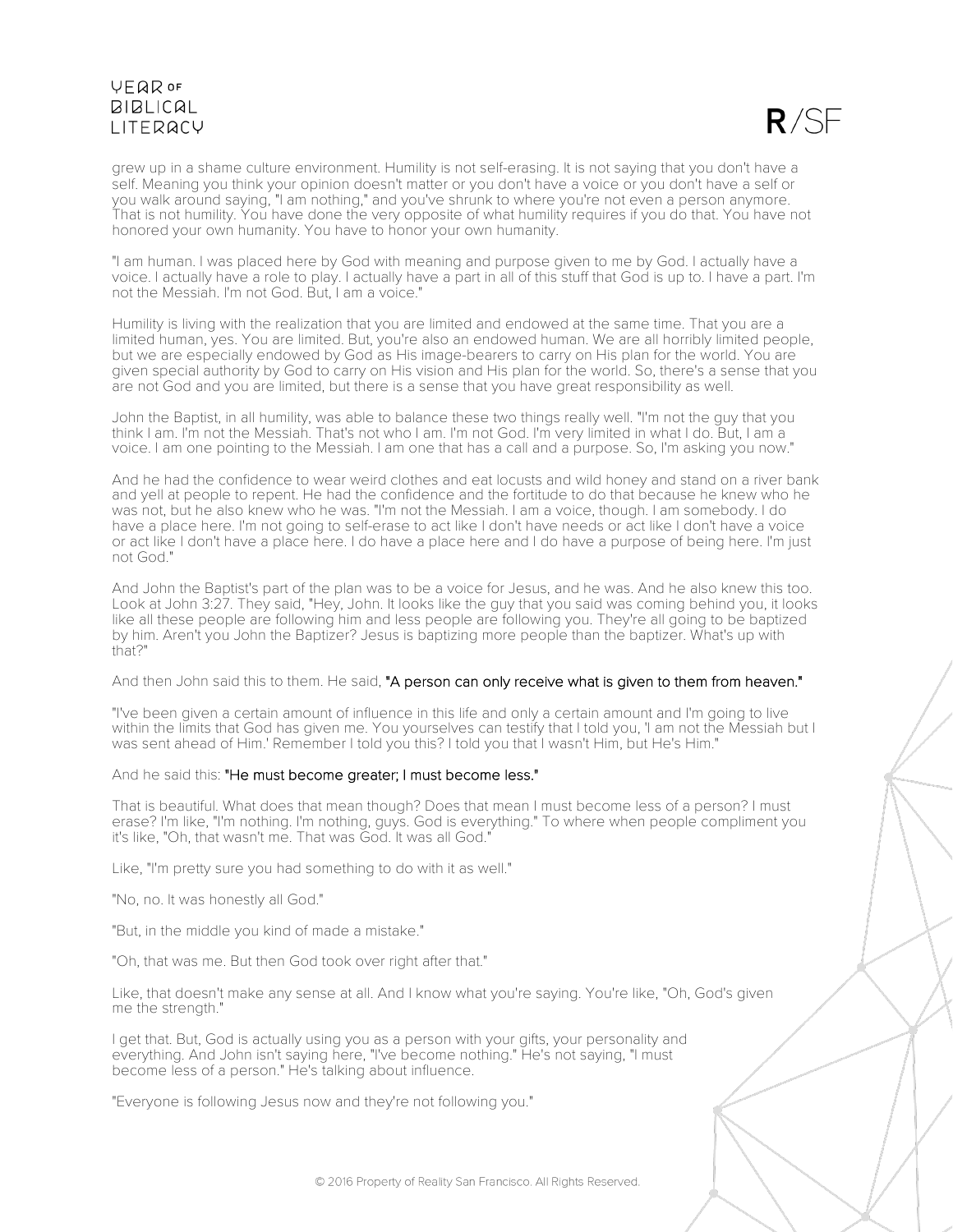

"Well, yeah. He must become greater; I must become less."

He is saying that if he is losing influence but more people are following and listening to Jesus, then his life has joy. He's like, "Yeah, my life is not as influential as it once was. But, more people are following Jesus now and I'm full of joy."

He gets joy when the thing he was trying to accomplish gets accomplished even though he was not the one who accomplished it. Does that make sense? Let me say that again. John the Baptist gets joy when the thing he was trying to accomplish gets accomplished even though he was not the one who accomplished it. That's humility. Think of it like this. It's very possible to be passionate and very hardworking because you love the thing you are working towards or working for. Your field of work. You're really passionate about that. If you pursue excellence in let's say art or music or technology or business or medicine, it might be because you actually love the field of work that you're in and you want your field to be advanced and you love the field.

So, for example, you love to write songs and you love songwriting and that brings you joy and you love to see when others do well at songwriting as well. And if your drive and your competitiveness is joy-driven, if it's joy-driven competitiveness and songwriting, then you will be almost as happy when your friend writes a hit song than if you do. You'll be almost as happy. So, imagine your field and you're like, "I have passion for my field." Then you will celebrate when someone makes an advancement in your field and it was not you. That's humility. Because, you're after this thing together. This is exactly what John is doing. His whole hope was that he was a forerunner to Jesus and he wanted Jesus to be glorified. And he does, but the glorification of Jesus means the lessening of the influence of John the Baptist. And he's like, "That brings me joy, because I know who I am and I knew what I was here to do and I know that I only have a short time to do it. And if God lets me do it in this amount of time and then my influence goes away, then I'm okay with that."

For me, I know that if my passion, if my deep, deep passion is to see San Francisco impacted by the Gospel of Jesus, it doesn't matter if it's from me or another church or another person on our staff. Like, it doesn't matter. And guys, pride seeps in and goes, "But, you didn't do the thing."

And you know that seeps into every one of us. Or maybe, if it doesn't seep in on you, then you are truly a humble person, and that's awesome. And by saying that, I probably made you un-humble. But, whatever.

This is humility. There's a lot more to say about humility, but I would like to just stop right here and give you what humility might look like in our community. Because, I ran out of time last week and I didn't get to talk so much about faith. But, I want to talk about what it looks like here. I want to start with a quote by a book that my wife and I read this last summer that we just were deeply, profoundly impacted by called "The Relational Soul."

In the book, it says this: "Humility is the virtue that confronts our exaggerated privatization as well as our superficial platitudes. It postures the soul and dependency on God by opening the soul to Scripture and spirit. Humility ultimately says, 'Thy will be done.' Humility ushers in a life of confession and repentance. Repentance without humility is artificial self-righteousness that will never expose the deep motivations of the soul. True humility leads both individually and as a community to open-heartedness and truth-telling."

My hope – our hope, not just my hope. Our hope. The hope of the leaders, the elders, the pastors and ministers of this church is that our church would walk in humility; towards humility. That we would have moments when we humble ourselves in front of people. When we admit we're wrong in front of people. Where we admit that I submit this to you as my opinion, not as someone who has all the facts, because only God has all the facts. So, here's a couple ways that we can practice humility as a church, and you can apply this directly to your community group or your community. And we hope that if you're a part of this church that you're living in some kind of community. That you would apply this to your community.

First, slow to speak and quick to listen. Humility looks like being really slow to speak and quick to hear people, by asking them maybe more questions. You are more interested in what others have to say than getting your point across. You ask a lot of questions. You leave your Messiah complex at the door and you walk in with a willingness to learn to live without it. You want to learn from other people in the room. You don't think that you're the smartest person in the room. A dependence on God because you know your own limitations.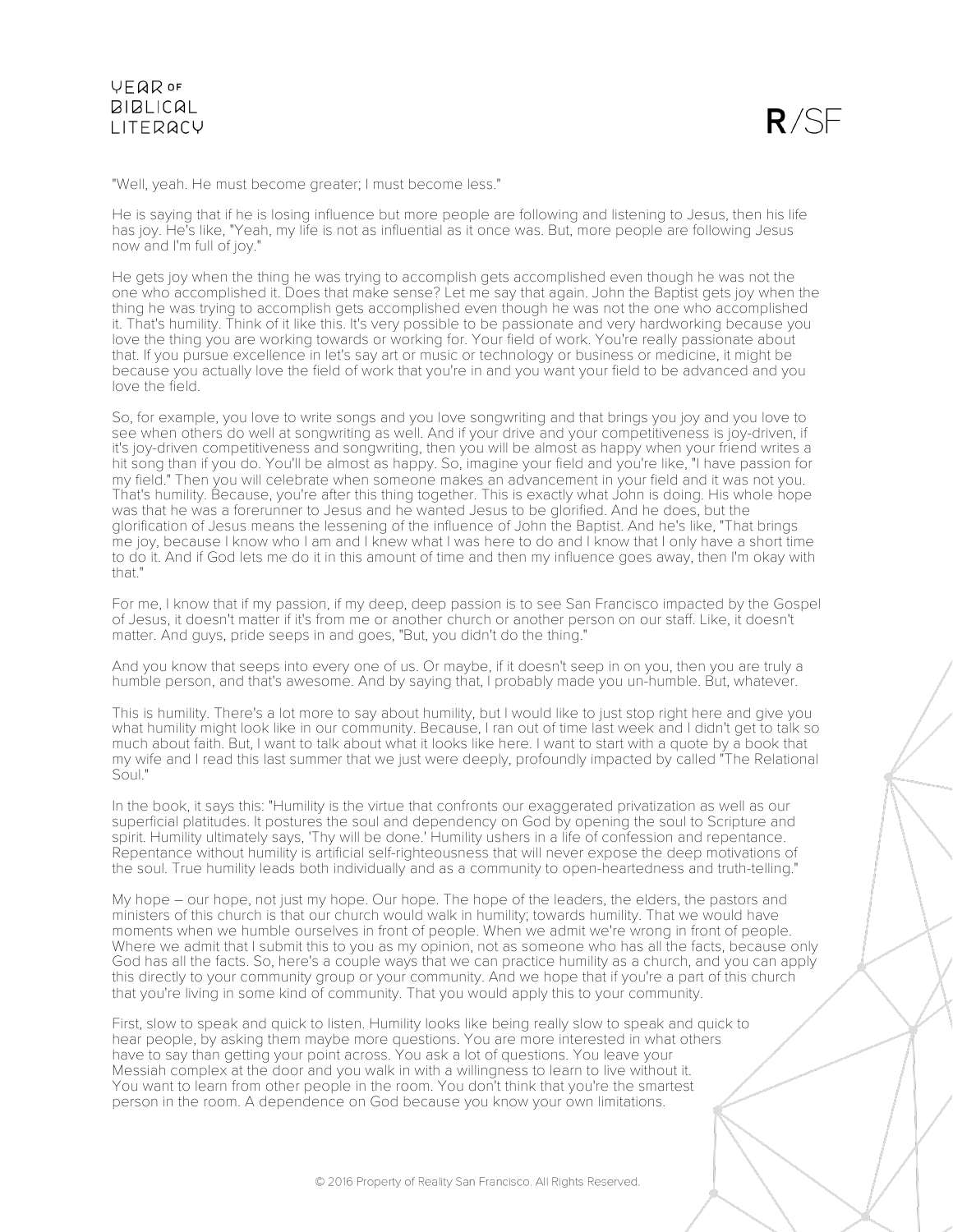

That you have tried to find your voice that God has given you in this community.

I'd also say this: if you are someone who out of your own personality or the way that you were raised in your culture or whatever and you just don't speak or talk in community, that you're just not the person that speaks up, and you think, "Well, that's really humble that I don't ever talk," it's not. I'm sorry to destroy you right now. It's not that humble. We need you. We need your voice. We need your voice in community group. If you're like, "Well, there's other people that want to talk," they don't need to talk as much. And you know they don't. Everyone knows they don't. So, speak up. Or, when someone calls on you, just start speaking. Start talking. Start having a voice in this community.

Also, another way is expressing joy when others do well, even at the cost of your own influence. Expressing joy when someone else does well, even at the cost of your own influence. Humility is heavy territory to wade in. And when you talk about it, it tends to go away. I think, sometimes, even this however long I've been talking, there's a chance that we're less humble than when we walked in because we're just talking about it now. And we're like, "Oh, I'll be humble."

And if you walk in a group and go, "I'm not talking because I'm humble," you're not being humble. So, I don't know what to do. I can just say practice it. That's what we're here to do. So, how can humility thrive in this church without completely losing ourselves? Because, when we start actually moving towards humility as a church, it feels unnerving. It starts to feel like, "Well then, if I don't have the answers, then does anyone have the answers?" It starts to feel like, "Well, if I'm not right here, is there a right way?"

You almost sort of feel like nothing's there to catch you. How in the world do you have the fortitude to continue to press into humility as a church? How do we have this fortitude? This is how: humility can only live if we honor the inverse logic of the Kingdom of God. So, humility can only live if we honor and recognize that Christ's Kingdom, the Kingdom of God, is an upside-down Kingdom. That's the only way it can thrive. Secular society works on economic logic. Effort leads to reward, input leads to output, investment leads to profit. But, we worship a savior who teaches an inverse logic, which is actually the moral logic of the universe, by the way, and it's not an economic one.

The logic of Jesus is you have to give to receive. You have to surrender to something outside of yourself to gain strength within yourself. You have to conquer your desires to get what you crave. Success leads to the greatest failure, which is pride, and failure leads to the greatest success, which is humility. In order to fulfill yourself, you have to forget yourself. In order to find yourself, you have to lose yourself. This is the logic of the Kingdom of God. And we can move forward in humility and not lose the self that God's given us if we honor this. If we honor the inverse logic that when I lose myself to You, God, I will find my true self. When I give my life to Jesus, I will become more human. When I've forgotten about myself, myself shows up. This is the inverse logic of the Kingdom of God. This is actually the moral logic. There is no other logic than this logic. And I think, if you're not a follower of Jesus, you know this is true logic. And you know that the logic of our economy does not work. You know there's holes in it and it makes evil people. You know this logic is the logic. You know it to be true.

So, I'll end with an invitation to follow this Savior. He said, "If you are weary and heavy laden, come to me and I will give you rest. Take my yoke upon yourself and learn from me, for I am lowly and humble in heart and in me you'll find rest for your souls."

#### That's our Savior. Let's pray.

Lord, I ask that You would make us people who know how to humble ourselves, that do humble ourselves and that start to cultivate a life of humility. Make us wise, God, wise people to navigate our culture, our city, our nation, our world right now. I want to invite people this morning, Lord, that just have that Messiah complex even if they are Christians. I've just been struck by studying the life of the disciples. They were so committed to You. They weren't going anywhere. They were following You. They even said they'd die for You. But even right after that, they wanted to be great and they had this pride in them. And Jesus, You said, "The greatest among you shall be the servant."

I think of us, Lord. A lot of us are committed to You. We would die for You. We'd go anywhere to follow You. All that stuff. But then, we still wrestle with pride. We still want to be great. The greatest in the Kingdom of Heaven. We want to do the best ministries in the church and leave the low stuff to other people. We want to do the best work in the city and leave the low stuff to other people. God, would You make us different? God, that's the wisdom